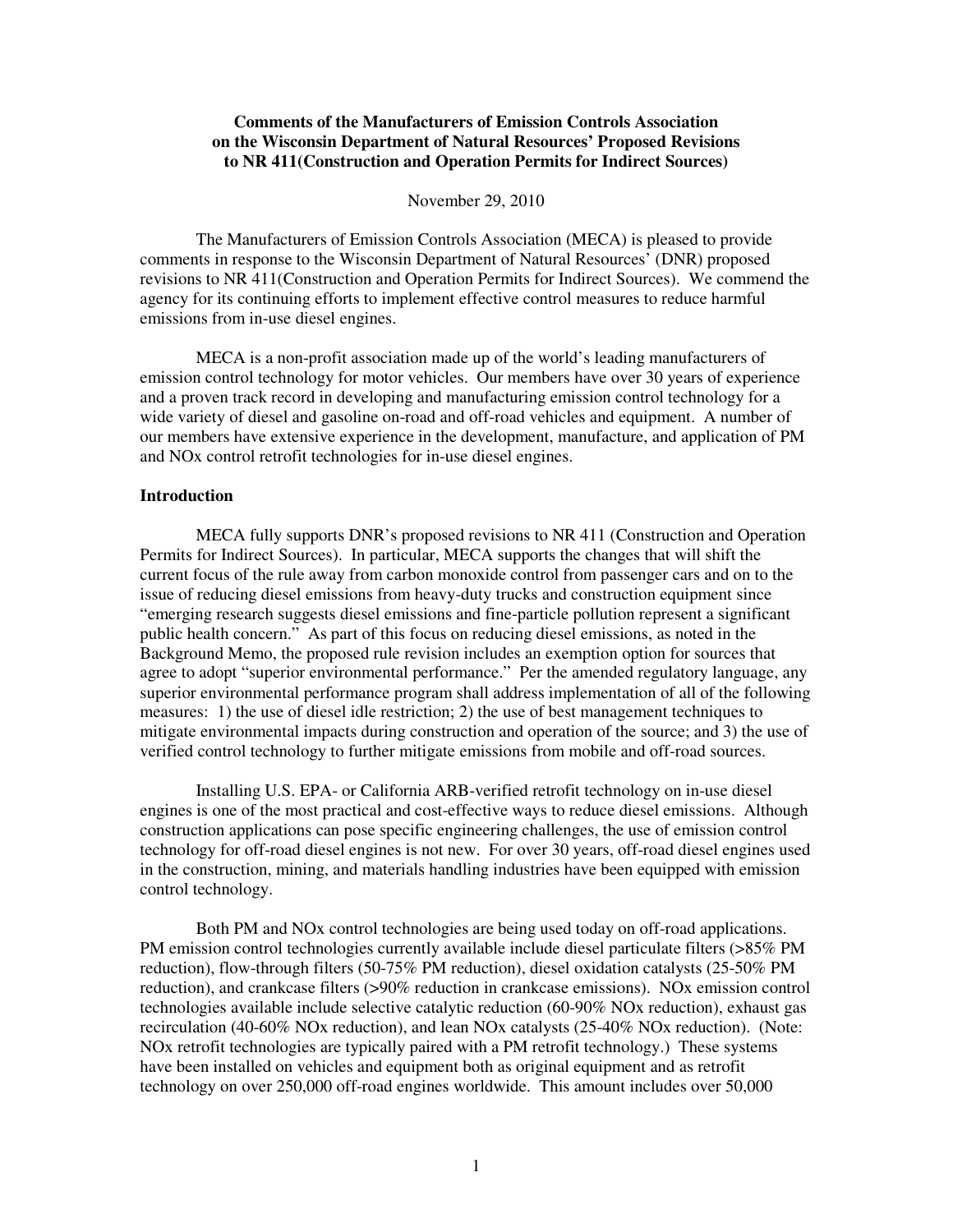active and passive DPF retrofit systems. (For additional information on diesel retrofit technology, go to MECA's diesel retrofit website at: www.dieselretrofit.org.)

# **Examples of Diesel Retrofit Programs for Construction Equipment**

 Realizing the significant public health benefits that results from cleaning up emissions from existing off-road diesel vehicles, many other state and local governments in the U.S. have or are in the process of implementing regulations and/or incentive programs to retrofit in-use construction equipment with emission control devices. Several of these programs are summarized below.

- The California ARB adopted a regulation in July 2007 that requires that all fleets operating in-use off-road diesel vehicles in California must either meet fleet average emission requirements or repower and retrofit a given percentage of the fleet every year under the Best Available Control Technology (BACT) compliance requirements of the regulation. However, due to the economic recession, ARB has recently proposed revisions to the regulation that would delay implementation of the requirements for all fleets and specify phased-in fleet average emission limits from 2014 to 2023. The proposed regulatory changes offer a dual compliance path for fleets that would allow either retrofit devices or replacement of vehicles to comply with the emission targets. (The ARB Board will consider these proposed changes at its December 16, 2010 Board meeting.) For more information on ARB's in-use offroad diesel vehicle regulation, go to: www.arb.ca.gov/msprog/ordiesel/ordiesel.htm.
- Local Law 77 in New York City, signed into law in December 2003, requires any diesel-powered off-road vehicle (50 hp and greater), that is owned, or operated by or on behalf of, or leased by a city agency be powered by ultra-low sulfur diesel fuel and use best available retrofit technology. For example, the Croton Water Treatment Project in North Bronx, NY, successfully installed PM and NOx control devices (including passive and active DPFs) on over 30 pieces of construction equipment, including excavators, bulldozers, backhoes, and cranes. More information on the NYC Local Law 77 is available at: www.nyc.gov/html/dep/pdf/ll77.pdf. Many of the counties surrounding NYC, as well as New York's Department of Environmental Protection, have since adopted similar regulations.
- The state of New Jersey requires the installation and use of best available retrofit technologies in diesel-powered commercial buses, solid waste vehicles that are publicly-owned or used to perform solid waste services under a public contract, and publicly-owned on-road vehicle and publicly-owned off-road vehicles with at least 175 hp. The regulation applies to anyone who owns off-road equipment and must retrofit the diesel equipment with Best Available Retrofit Technology (BART). The equipment must be retrofitted with BART no less stringent than Level 3 (reduce PM emissions by 85%) for off-road equipment higher than 175 hp. For more information, go to: www.nj.gov/dep/stopthesoot/index.htm.
- The Massachusetts Department of Environmental Protection (MassDEP) requires certain state agencies or programs that fund public construction projects in Massachusetts to include retrofit requirements in their contracts. These agencies or programs include the Massachusetts Highway Department (MHD), the Massachusetts Bay Transportation Authority (MBTA), and MassDEP's State Revolving Fund (SRF)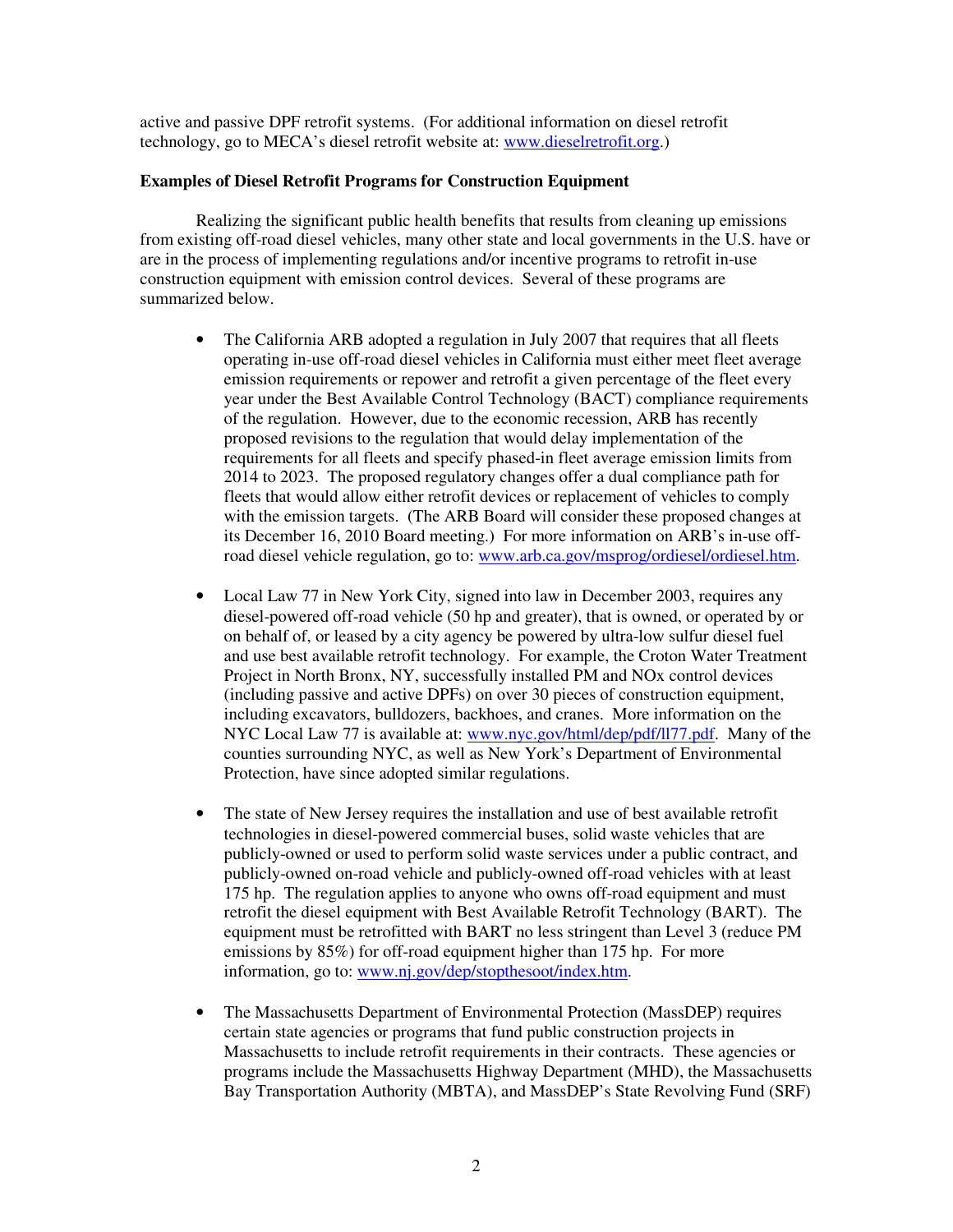program. The Massachusetts Division of Capital Asset Management (DCAM) and the Massachusetts Port Authority (MassPort) also have retrofit requirements that they instituted separately from MassDEP. MHD, MBTA, and MassDEP do not specify the type of retrofit equipment to install, although each agency suggests installing a DOC or DPF. MassDEP's SRF program, DCAM, and MassPort specifically require that a verified DOC be installed on the equipment. For more information, go to: www.mass.gov/dep/air/diesel/conretro.pdf.

• In 2007, San Francisco's Board of Supervisors adopted a "Clean Construction" ordinance to reduce air pollution from public works projects in the city. The Clean Construction ordinance applies to "high-use" equipment used in city-contracted major construction projects, defined as projects that take 20 days or more of cumulative work to complete. Beginning in March 2009, contractors performing major public works projects in San Francisco had to: 1) use biodiesel in the off-road vehicles and equipment used on the job and 2) use construction equipment (25 hp or more) with engines that either meet EPA Tier 2 standards for off-road engines or use the "best available control technology." More information on San Francisco's Clean Construction law is available at:

www.sfenvironment.org/downloads/library/lawfactsheetsfenrdc4.16.08.pdf.

- In May 2009, Cook County, Illinois (greater Chicago), adopted a Green Construction ordinance. The ordinance will require all Cook County contractors working on public construction contracts budgeted at \$2 million or more to begin to use ultra-low sulfur diesel fuel for off-road vehicles and equipment immediately and phase-in the use of diesel retrofit technologies on uncontrolled on-road and off-road vehicles and equipment. For more information, go to: www.cookcountyclerk.com/countyboard/DocumentLibrary/2009ordinances.pdf. In a similar action, in April 2009, Illinois Governor Pat Quinn signed an Executive Order on reducing the environmental impacts of state operations that also directs all statefunded road construction contracts in either ozone or fine particulate matter federal nonattainment areas to use clean construction practices. These clean construction practices include idling limitations, use of ultra-low sulfur diesel fuel, dust controls, and the use of at least Level 2 verified PM retrofit technologies (reduce PM emissions by 50%) on uncontrolled off-road equipment.
- In June 2010, the Rhode Island General Assembly passed a comprehensive clean construction regulation. The House and the Senate passed the clean construction law as part of the state's Diesel Emissions Reduction Act, which aims to reduce emission from diesel engines through an anti-idling program, an ultra-low sulfur diesel fuel use requirement, and a retrofit program for school buses and construction equipment. For more information, go to: www.rilin.state.ri.us//BillText10/SenateText10/S2440Aaa.pdf.
- The city of Pittsburgh is in the process of adopting a new regulation that would reduce particulate matter and other diesel pollutant emissions from diesel construction equipment. Starting on January 1, 2011, the legislation would require contractors working on city-subsidized projects to use new or retrofitted equipment to reduce diesel emissions. More information on this is available at: pittsburgh.legistar.com/LegislationDetail.aspx?ID=665363&GUID=61CB7424- FE95-4A21-8368-F53F9EE4BC1B.